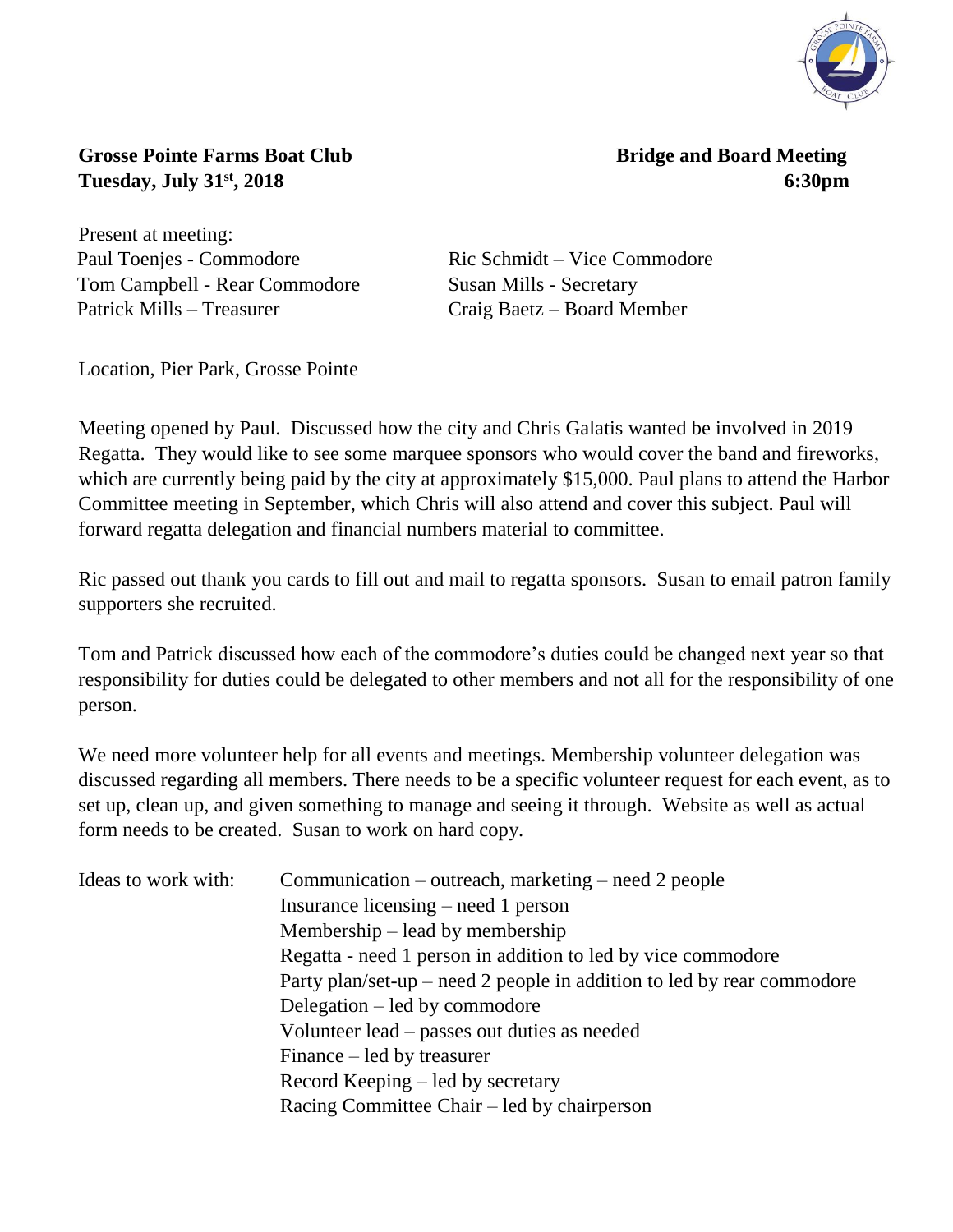

## **Grosse Pointe Farms Boat Club** Tuesday, July 31st, 2018

Friday, August 10<sup>th</sup>, general membership meeting.

Thursday, August 28<sup>th</sup>, last sail race of this 2018 season and will be followed by the awards banquet.

Friday, September 21<sup>st</sup>, summer solstice party but being changed to a Boat Club Membership Drive Social, to get the attention of marina boat owners. Event will take place on the back patio of the boat house and club will offer free beer, wine, and hotdogs as a way for boat owners to meet the club and join. Hope to have local musicians volunteer to sing. Tom Keating came up as a musical suggestion. Tom C. hopes to get 6 to10 families to join as a result of the event.

Tom did make a financial breakdown if club purchased and charged \$2 and \$3 for beer, wine, and hotdogs. Estimated spending \$1650, including a paid band. Budget discussion came into play and conversations went back and forth.

Saturday, October 20<sup>th</sup>, Lobster Roast.

Friday, November 9<sup>th</sup>, final general membership meeting of 2018. (May include winter wine tasting event to meeting. TBDF)

Patrick was asked to look at current funds in the club account and give a forecast of the club's future budget and to give a breakdown of the funds available to use for each event through April, as dues begin to arrive in May.

Halloween party idea can't be supported this year due to changes the haunted house owner made.

Per last meeting, Susan made fliers to hand out to boaters in the marina. Passed them out at the meeting for feedback.

Ric suggested purchasing a powerful speaker for club use at Thursday's sailing races and indoor club events. Budget needed to be reviewed before purchase could be approved.

Patrick brought up that the current bank balance is \$2,000 less this summer than during previous years and that the club needs to be mindful with future club spending. Insurance cost the club approximately \$2,400 a year; 25% of the budget.

He mentioned state laws protect not-for-profit groups. Questioned if we needed insurance.